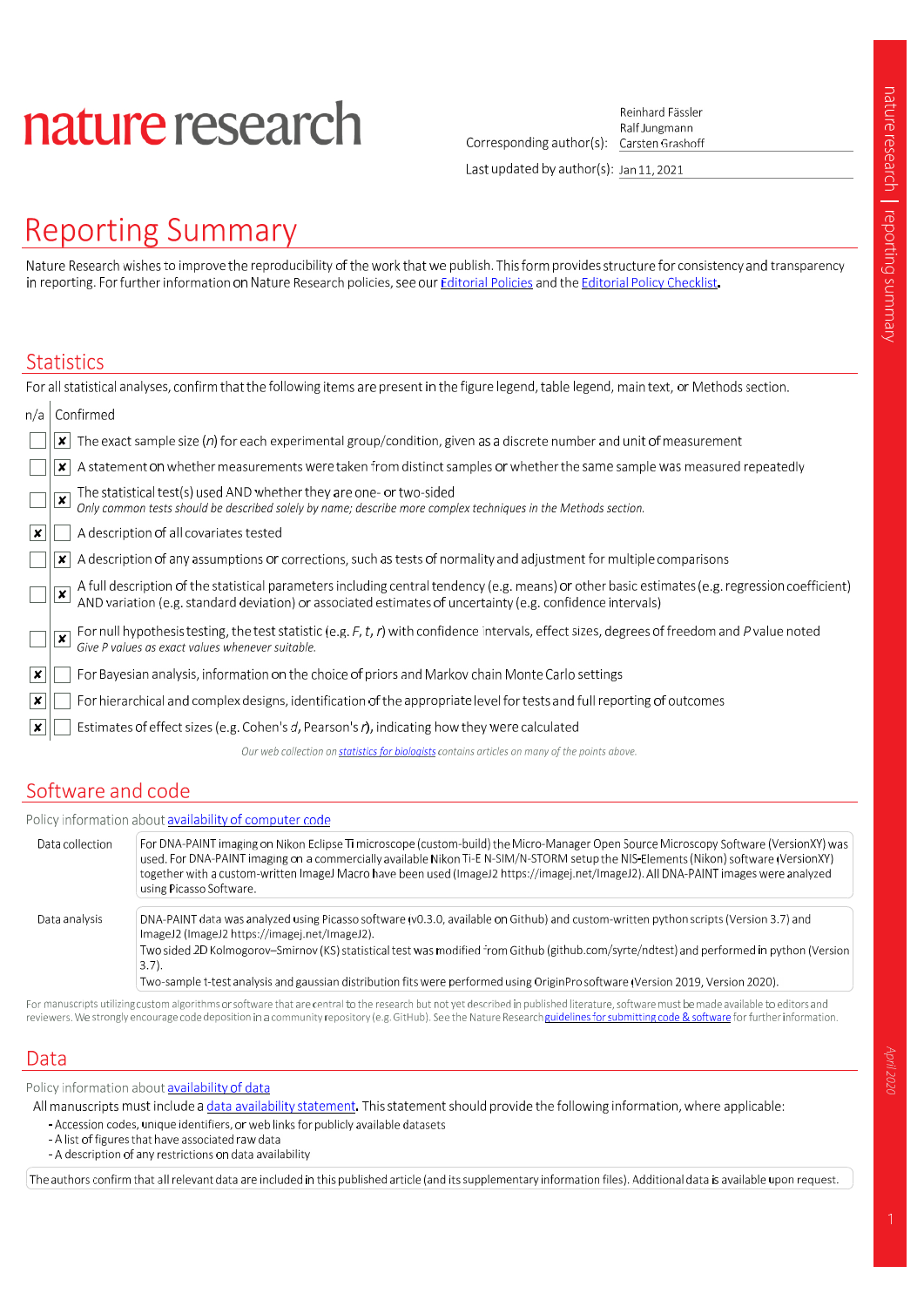## Field-specific reporting

Please select the one below that is the best fit for your research. If you are not sure, read the appropriate sections before making your selection.

 $\boxed{\mathbf{x}}$  Life sciences **Behavioural & social sciences** Ecological, evolutionary & environmental sciences

For a reference copy of the document with all sections, see nature.com/documents/nr-reporting-summary-flat.pdf

## Life sciences study design

All studies must disclose on these points even when the disclosure is negative.

| Sample size     | No sample size calculation was performed prior to experiments. In general, samples were collected on three different measurement days for<br>all relevant data to achieve sample sizes of about n=10. Each sample accumulates distance data of minimum several hundred independent<br>protein interdistance measurements in one to three different regions of interest within a given cell resulting in thousands of independent<br>interdistance measurements per sample. If sample size was in the range of n=10, statistical tests such as two sample t-tests were performed<br>to depict tendencies. Backup control experiments were partly measured only once to verify tendencies. The three color superresolved data<br>accumulation was performed once only, standard statistical analyses therefore not performed. However, the accumulated tupled<br>interdistance data were statistically analysed using 2D Kolmogorov-Smirnov test in combination with custom written bootstrapping analysis to<br>verify 2d-statistical differences. |
|-----------------|---------------------------------------------------------------------------------------------------------------------------------------------------------------------------------------------------------------------------------------------------------------------------------------------------------------------------------------------------------------------------------------------------------------------------------------------------------------------------------------------------------------------------------------------------------------------------------------------------------------------------------------------------------------------------------------------------------------------------------------------------------------------------------------------------------------------------------------------------------------------------------------------------------------------------------------------------------------------------------------------------------------------------------------------------|
| Data exclusions | Data was excluded if NeNa calculation of the sample image was >25 nm. Data were also excluded if faulty imaging conditions (e.g. unstable<br>imager concentration, image alignment errors, or protein expression artefacts) were detected that induced error-prone DBSCAN and thereby<br>false protein interdistance results.                                                                                                                                                                                                                                                                                                                                                                                                                                                                                                                                                                                                                                                                                                                     |
| Replication     | All relevant experiments were replicated at three different experimental days using newly generated samples. The three-color superresolved<br>data were not replicated on separate experimental days as the data were analysed on the basis of protein interdistance tuples; the 2d<br>distribution of thousands of independent interdistance measurements (data pool n>30.000 tuples) was validated by 2d statistical analysis and<br>bootstrapping.<br>All replication attempts were successful.                                                                                                                                                                                                                                                                                                                                                                                                                                                                                                                                                |
| Randomization   | Samples were measured batch after batch to ensure equivalent measurement properties within the sample batch. Randomization was not<br>relevant for this study except for the bootstrapping analysis. Here n=1000 data tuples out of complete data sets (n>30000) were randomly<br>sampled (repetition number =1000) and statistically compared using custom written two sided 2D Kolmogorov-Smirnov test.                                                                                                                                                                                                                                                                                                                                                                                                                                                                                                                                                                                                                                         |
| Blinding        | Blinding of investigators was not relevant and necessary for this study as data generation could not be performed selectively due to the<br>necessity of image data reconstruction after data generation.                                                                                                                                                                                                                                                                                                                                                                                                                                                                                                                                                                                                                                                                                                                                                                                                                                         |

## Reporting for specific materials, systems and methods

We require information from authors about some types of materials, experimental systems and methods used in many studies. Here, indicate whether each material, system or method listed is relevant to your study. If you are not sure if a list item applies to your research, read the appropriate section before selecting a response.

| Materials & experimental systems                         | <b>Methods</b>               |  |
|----------------------------------------------------------|------------------------------|--|
| Involved in the study<br>n/a                             | Involved in the study<br>n/a |  |
| Antibodies<br>x                                          | ChIP-seg<br>×                |  |
| Eukaryotic cell lines<br>×                               | Flow cytometry<br>×          |  |
| Palaeontology and archaeology<br>×                       | MRI-based neuroimaging<br>x  |  |
| $\pmb{\times}$<br>Animals and other organisms            |                              |  |
| $\boldsymbol{\mathsf{x}}$<br>Human research participants |                              |  |
| Clinical data<br>×                                       |                              |  |
| Dual use research of concern<br>×                        |                              |  |

#### Antibodies

| Antibodies used | rat anti-Integrin β1 [9EG7] (BD Pharmingen, 550531)<br>GFP Nanobody (NanoTag, Clone 1B2, unconjugated, 0303)                                                                                                                                                                                                                                                                                                                     |
|-----------------|----------------------------------------------------------------------------------------------------------------------------------------------------------------------------------------------------------------------------------------------------------------------------------------------------------------------------------------------------------------------------------------------------------------------------------|
| Validation      | rat anti-Integrin β1 [Clone 9EG7], pruified rat anti-mouse CD29 (BD Pharmingen, 550531, after conjugation diluted 1:200)<br>immunogen: mouse endothelial cell line<br>reactivity: QC testing mouse<br>applications: Flow cytometry (Routinely Tested), Immunohistochemistry-frozen, Immunohistochemistry-zinc-fixed (Tested During<br>Development), Immunohistochemistry-formalin (antigen retrieval required) (Not Recommended) |